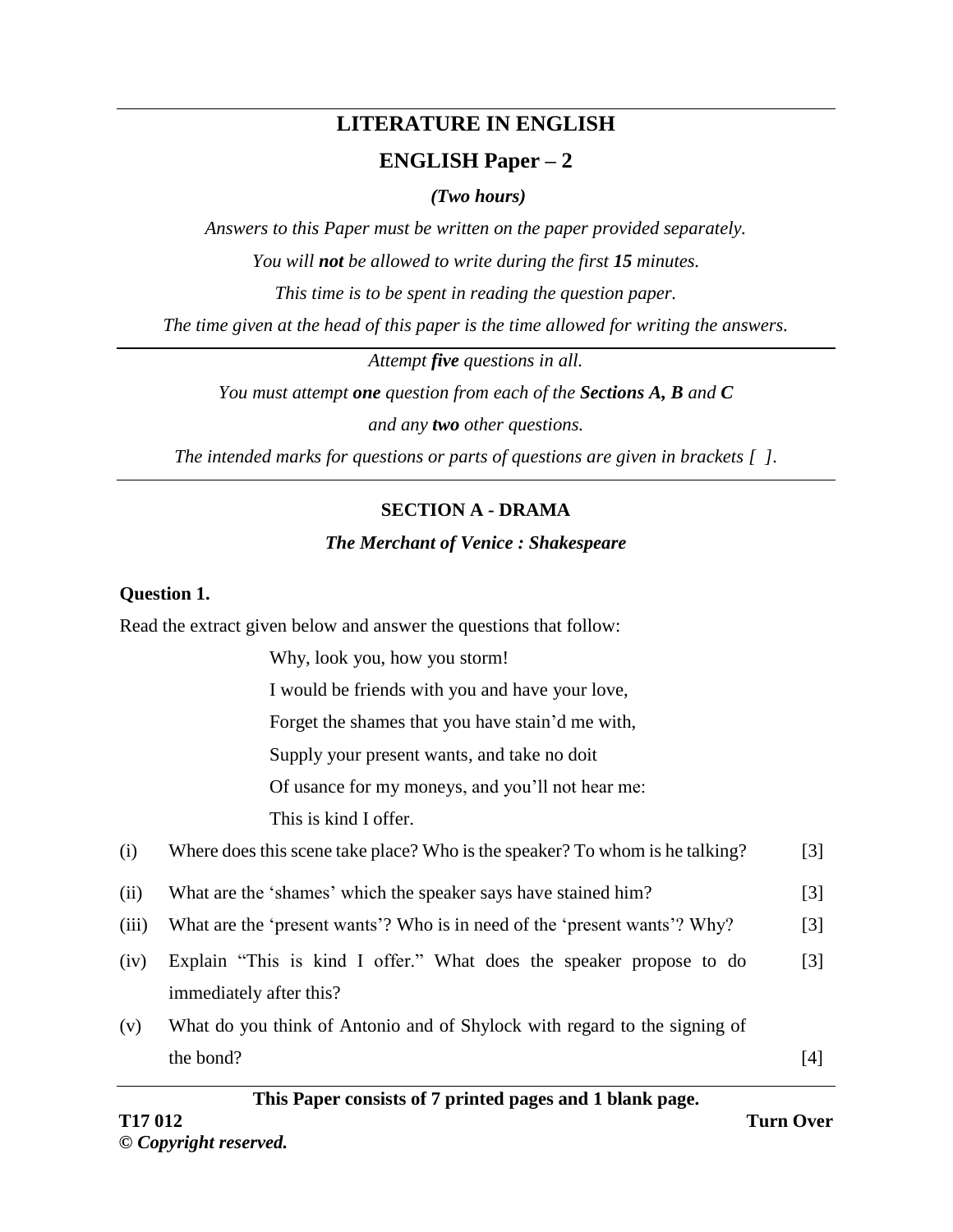# **Question 2.**

Read the extract given below and answer the questions that follow:

|  |  | PORTIA : To these injunctions everyone doth swear |
|--|--|---------------------------------------------------|
|  |  | That comes to hazard for my worthless self.       |
|  |  | ARRAGON : And so have I address'd me. Fortune now |
|  |  | To my heart's hope! – Gold, silver and base lead. |
|  |  |                                                   |

(i) Who had tried his luck in trying to choose the correct casket before the prince of Arragon? Which casket had that suitor chosen? What did he find inside the casket? [3]

| (ii)  | What are the three things Arragon was obliged by oath to obey?           | [3]               |
|-------|--------------------------------------------------------------------------|-------------------|
| (iii) | What was the inscription on the golden casket? How do the actions of the |                   |
|       | martlet illustrate this inscription?                                     | $\lceil 3 \rceil$ |
| (iv)  | Which casket does Arragon finally choose? Whose portrait does he find    |                   |
|       | inside? Which casket actually contains Portia's portrait?                | $\lceil 3 \rceil$ |
| (v)   | Who enters soon after? What does he say about the young Venetian who has |                   |
|       | just arrived? What gifts has the Venetian brought with him?              | [4]               |

#### *Loyalties : John Galsworthy*

#### **Question 3.**

Read the extract given below and answer the questions that follow:

|           | DE LEVIS : Social Blackmail? H'm !                             |
|-----------|----------------------------------------------------------------|
| CANYNGE : | Not at all – simple warning. If you consider it necessary in   |
|           | your interests to start this scandal - no matter how, we shall |
|           | consider it necessary in ours to dissociate ourselves          |
|           | completely from one who so recklessly disregards the           |
|           | unwritten code.                                                |
|           |                                                                |

| (i) |  |  | Where are the speakers at present? What is referred to as Social Blackmail? | $[3]$ |
|-----|--|--|-----------------------------------------------------------------------------|-------|
|-----|--|--|-----------------------------------------------------------------------------|-------|

- (ii) Who is Canynge? What scandal is being referred to? Why will it be a scandal? [3]
- (iii) Which race does De Levis mention later? What is his opinion about society? [3]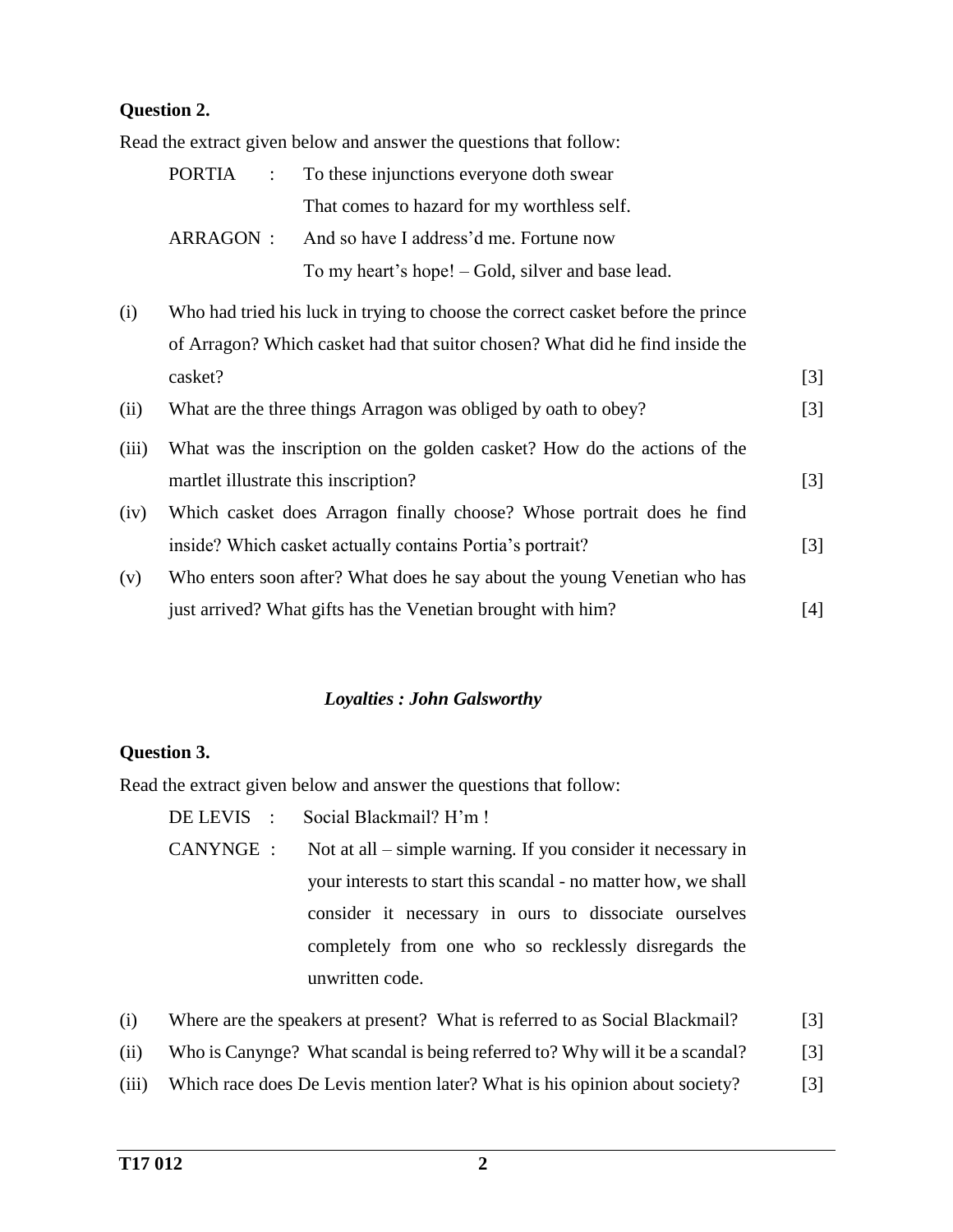(iv) What does Canynge do soon after and what does he find? What was his reaction? What does the discovery prove? [3] (v) What is De Levis going through at this point of time? What light does it throw upon his character? What change do we see in his character later in the play?

Give a reason to justify your answer? [4]

# **Question 4.**

Read the extract given below and answer the questions that follow:

|       | DE LEVIS.                  | Confront me with Dancy and give me fair play.                                |       |
|-------|----------------------------|------------------------------------------------------------------------------|-------|
|       | WINSOR.                    | [Aside to CANYNGE] Is it fair to Dancy not to let him know?                  |       |
|       | CANYNGE.                   | Our duty is to the Club now, Winsor. We must have this                       |       |
|       |                            | cleared up. [COLFORD comes in, followed by BORRING                           |       |
|       |                            | and DANCY.]                                                                  |       |
|       | ST ERTH.                   | Captain Dancy, a serious accusation has been made against                    |       |
|       |                            | you by this gentleman in the presence of several members of                  |       |
|       |                            | the Club.                                                                    |       |
|       | DANCY.                     | What is it?                                                                  |       |
|       | ST ERTH.                   | That you robbed him of that money at Winsor's.                               |       |
|       | DANCY.                     | [Hard and tense] Indeed! On what grounds is he good enough                   |       |
|       |                            | to say that?                                                                 |       |
| (i)   |                            | How does De Levis respond to Dancy's last question in the extract?           | $[3]$ |
| (ii)  |                            | How did Dancy wish to settle the matter? What was St Erth's suggestion?      | [3]   |
| (iii) |                            | Why did Dancy's friends wish him to take legal action against De Levis? What |       |
|       |                            | reasons did Dancy give for not wanting to do so?                             | [3]   |
| (iv)  |                            | When Mabel Dancy later requests De Levis to withdraw the charge, how does    |       |
|       |                            | he respond? What declaration does Dancy wish De Levis to sign?               | $[3]$ |
| (v)   |                            | What information does Gilman give to Twisden? Why did Twisden decide         |       |
|       | to withdraw from the case? |                                                                              | $[4]$ |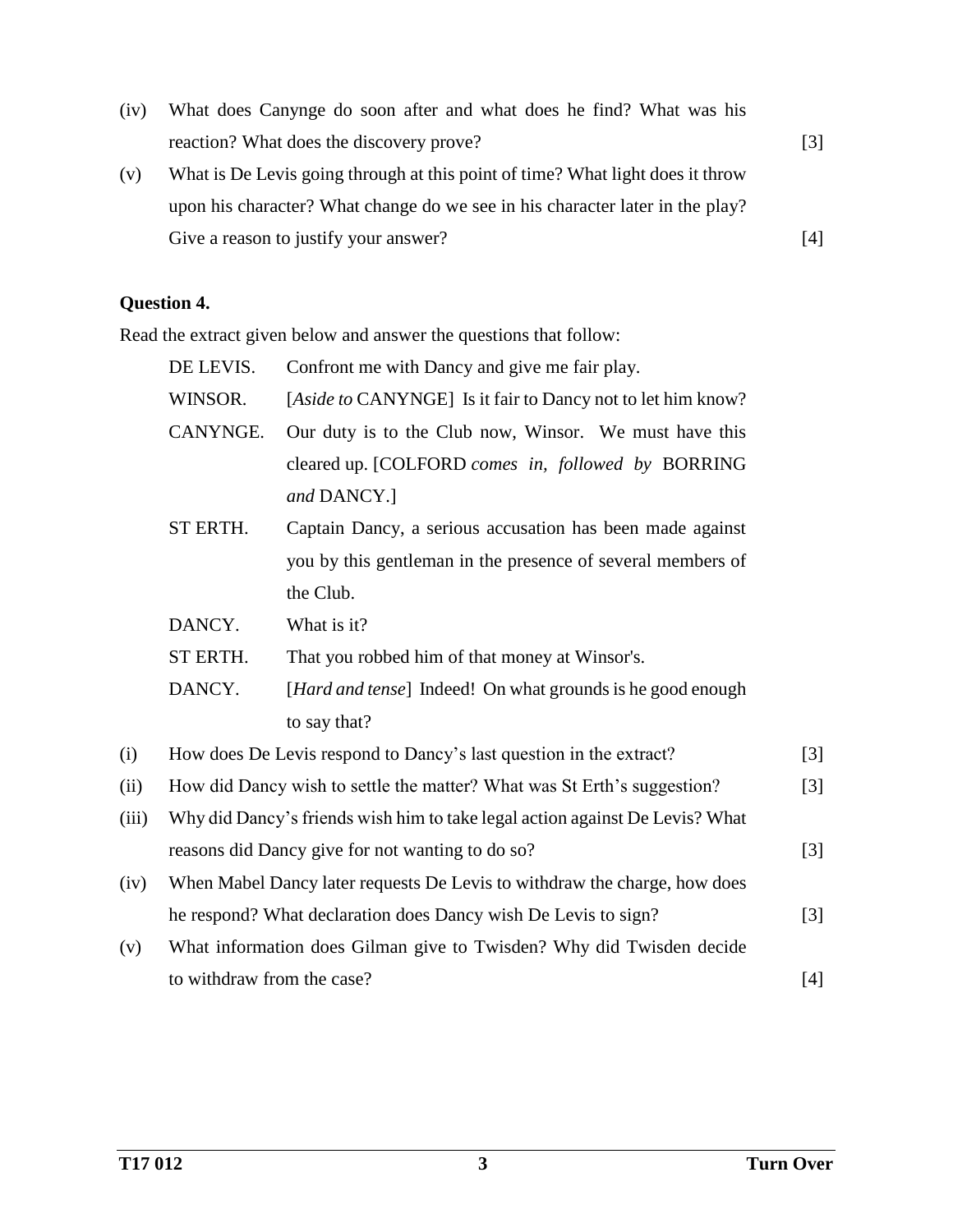# **SECTION B – POETRY**

#### *A Collection of Poems*

# **Question 5.**

Read the extract given below and answer the questions that follow:

'Tell me not in mournful numbers, Life is but an empty dream! For the soul is dead that slumbers, And things are not what they seem.'

*(A Psalm of Life – H. W. Longfellow)*

| (i)   | Explain- 'Tell me not in mournful numbers, Life is but an empty dream!' What |                   |
|-------|------------------------------------------------------------------------------|-------------------|
|       | should <b>not</b> be considered the goal of life?                            | $\lceil 3 \rceil$ |
| (ii)  | What is the beating of the heart compared to? How is the heart described?    |                   |
|       | What does the beating of the heart remind us of?                             | $\lceil 3 \rceil$ |
| (iii) | What does the poet mean when he compares the world to a battle field? What   |                   |
|       | should our role be in this battle?                                           | $\lceil 3 \rceil$ |
| (iv)  | How should we view the past and the future? What advice does the poet give   |                   |
|       | in this context?                                                             | $\lceil 3 \rceil$ |
| (v)   | What do we learn from the lives of great men? What is the final message of   |                   |
|       | the poem? Give <i>one</i> reason why the poem appeals to you.                | [4]               |

# **Question 6.**

Read the extract given below and answer the questions that follow:

Where the mind is without fear and the head is held high

Where knowledge is free

Where the world has not been broken up into fragments

By narrow domestic walls.

*(Where the Mind is Without Fear:* Rabindranath Tagore*)*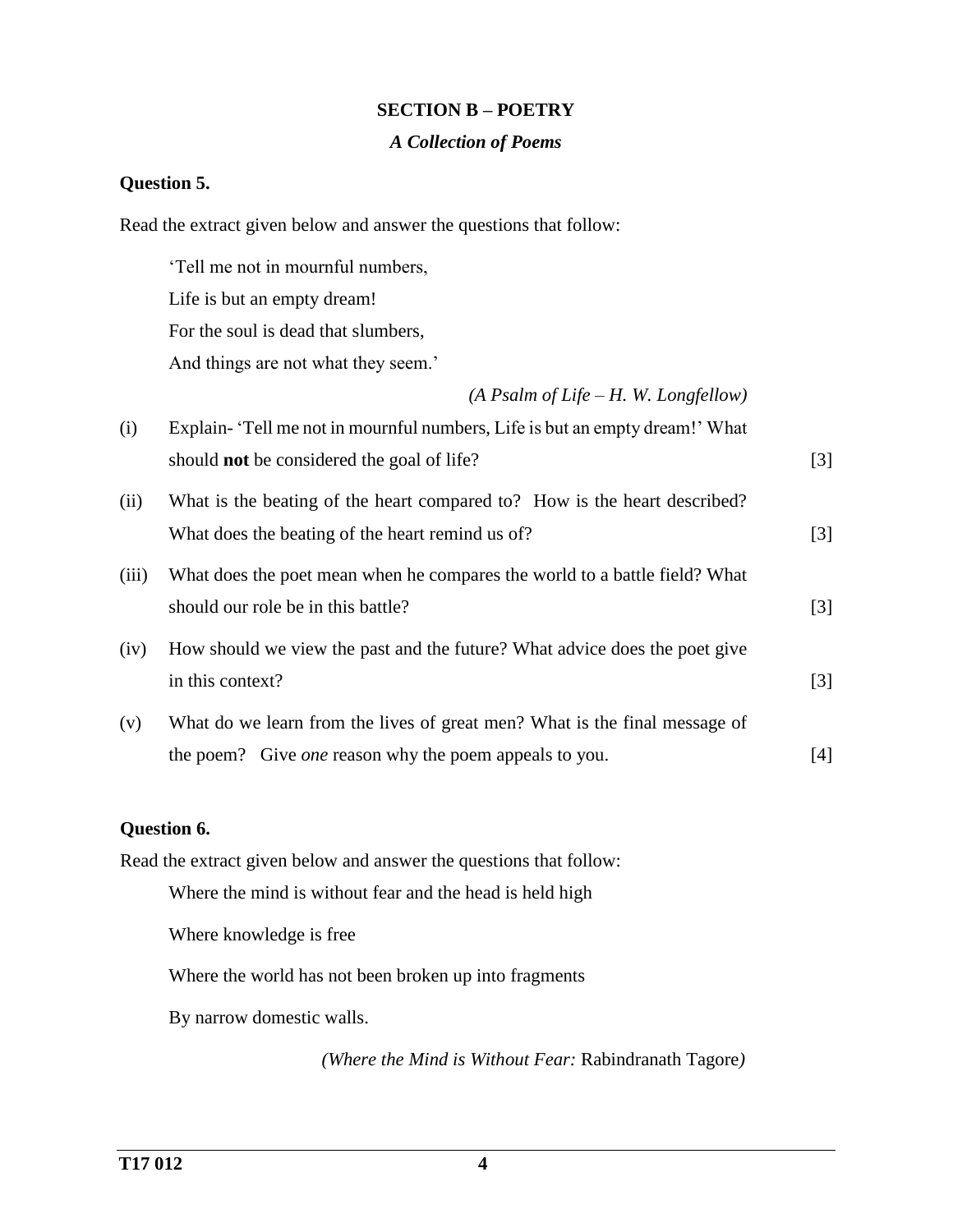| (i)   | To whom is the poet praying? Whose mind is the poet referring to in the        |                   |
|-------|--------------------------------------------------------------------------------|-------------------|
|       | beginning of the poem? Why?                                                    | $\lceil 3 \rceil$ |
| (ii)  | In which situation is the head held high? What does he mean by 'knowledge      |                   |
|       | is free'? What are 'narrow domestic walls'?                                    | $\lceil 3 \rceil$ |
| (iii) | What does the poet mean by 'tireless striving'? What does 'clear stream' refer |                   |
|       | to? Explain.                                                                   | $\lceil 3 \rceil$ |
| (iv)  | What is meant by 'dead habit'? What is 'dead habit' compared to and why?       | [3]               |
| (v)   | What does the poet wish for at the end of the poem? What does the poem tell    |                   |
|       | the readers about the poet? Give a reason to justify your answer.              | [4]               |

#### **SECTION C – PROSE**

# *Collection of Short Stories*

# **Question 7.**

Read the extract given below and answer the questions that follow:

"He was not accustomed to facing the entire class and speaking out aloud. He knew that he did not have a flair for making speeches. However, he had worked hard on his assignment and had written it from the depth of his heart."

# *(India's Heroes- Anonymous)*

| (i)   | Who was 'he'? What evidence is there that he was not used to facing the entire |                   |
|-------|--------------------------------------------------------------------------------|-------------------|
|       | class?                                                                         | $\lceil 3 \rceil$ |
| (ii)  | What was the assignment? How was 'his' assignment different from the           |                   |
|       | others?                                                                        | $[3]$             |
| (iii) | Who was the first person to feature in 'his' assignment? What did 'he' say     |                   |
|       | about him?                                                                     | $[3]$             |
| (iv)  | Who was the General Manager of the Taj Hotel? What role did he play?           | [3]               |
| (v)   | What, according to this speaker, is the only true religion in the world? What  |                   |
|       | human qualities have been highlighted through 'his' speech?                    | [4]               |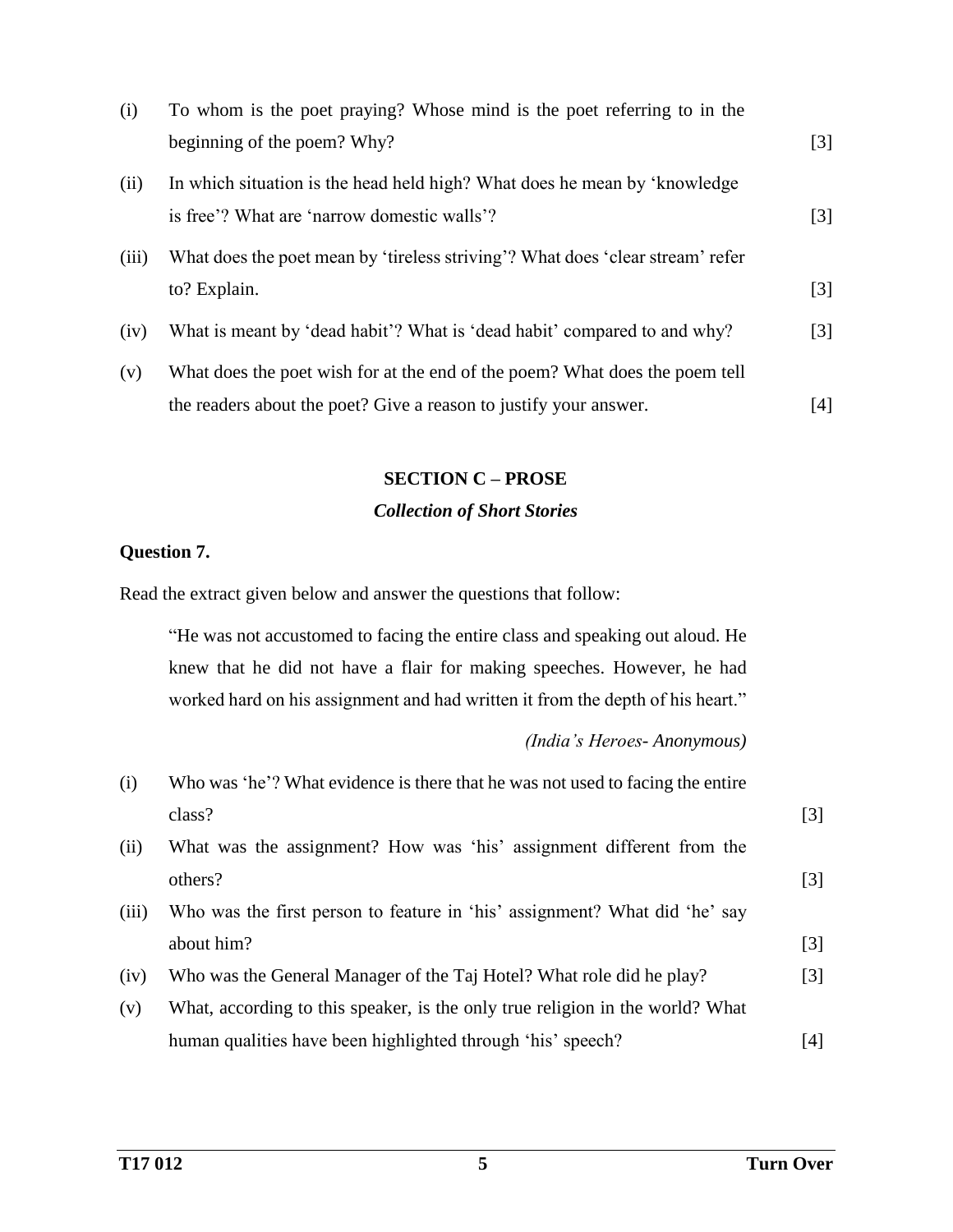## **Question 8.**

Describe the first meeting and the last meeting between the Kabuliwala and Mini. What realization dawns upon the Kabuliwala after the last meeting with Mini. [16]

#### *Animal Farm : George Orwell*

#### **Question 9.**

Read the extract given below and answer the questions that follow:

All that year the animals worked like slaves. But they were happy in their work, they grudged no effort or sacrifice, well aware that everything that they did was for the benefit of themselves and those of their kind who would come after them, and not for a pack of idle thieving human beings.

Throughout the spring and summer they worked a sixty-hour week, and in August................

| (i)   | What did Napoleon announce in August?                                                                                                                 | [3]               |
|-------|-------------------------------------------------------------------------------------------------------------------------------------------------------|-------------------|
| (ii)  | How much time had elapsed since the constitution of the Animal Farm? As<br>summer wore on, what unforeseen shortages began to be felt?                | $\lceil 3 \rceil$ |
| (iii) | What new policy did Napoleon make? The new policy brought a vague<br>uneasiness among the animals. What did they recall?                              | $\lceil 3 \rceil$ |
| (iv)  | Who had agreed to act as an intermediary between the Animal farm and the<br>outside world? Describe him.                                              | $\lceil 3 \rceil$ |
| (v)   | What roused the pride of the animals and made them reconcile to the new<br>arrangement? In the meanwhile, what sudden decision was taken by the pigs? |                   |
|       | What do we learn about Napoleon at this juncture?                                                                                                     | $[4]$             |

# **Question 10.**

Boxer lives his life in patient and unquestioning service. How far is this statement true? Throw light on Boxer's character. [16]